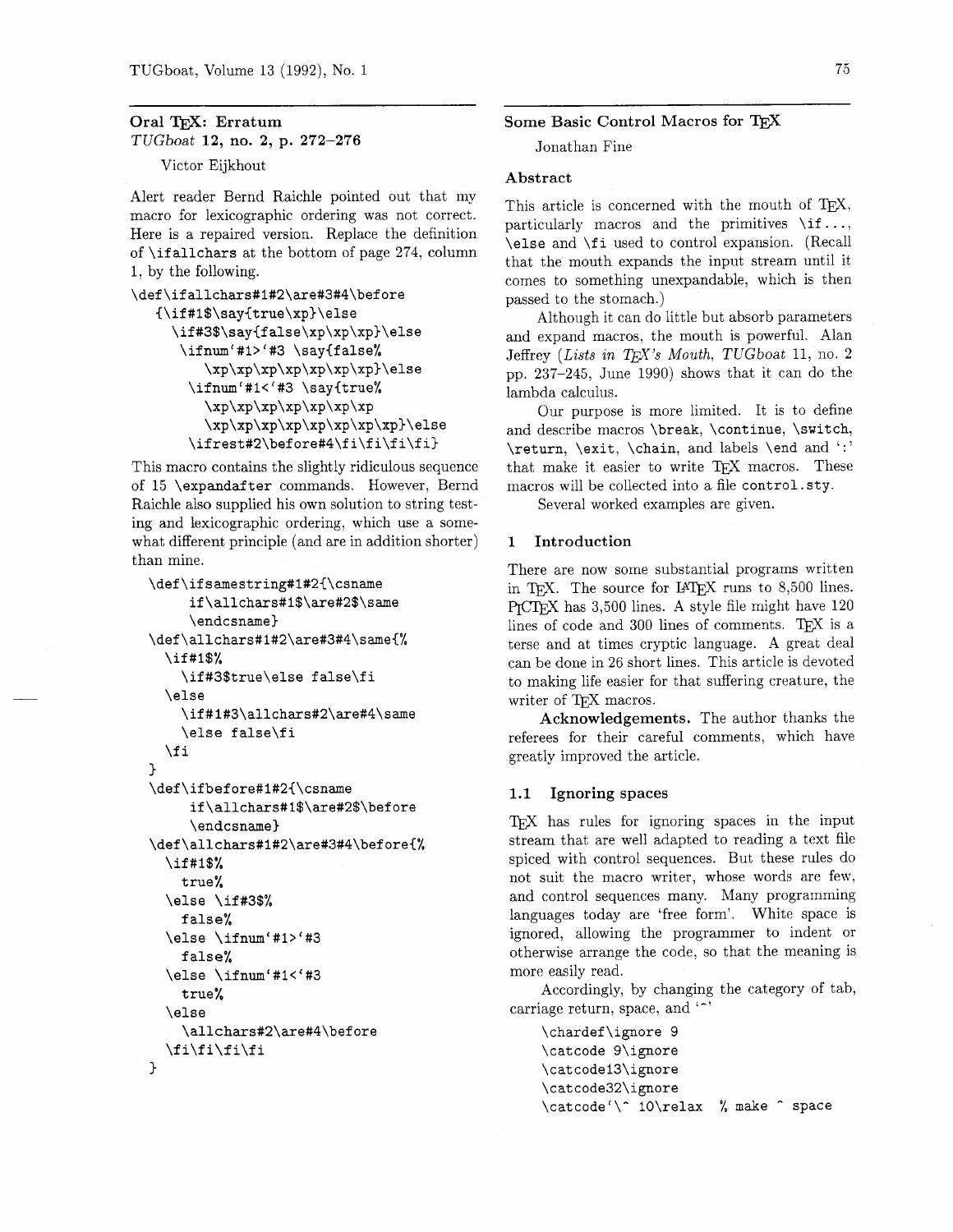we ignore all white space except when we explictly ask for it.

## **1.2** Speaking clearly

All m@nn@r @f d@vic@s @re us@d t@ gener@te priv@te c@ntr@l s@qu@nc@s in m@cro fil@s. I'll say that again. All manner of devices are used to generate private control sequences in macro files. And they are a nuisance. Here, we will take the programmer's side, and use names built out of ordinary letters.

We also give our control sequences the names we *want* to give them. *In particular* \break *and*  \end *do not have the usual meanings.* 

## **1.3** Top-down and step-wise

The author hopes that he has used here the techniques of *top-down programming* and *step-wise refinement* to obtain these basic control macros.

This means we first identify and solve some of the essential features of the problem, and then go to details. We may have to go round several times until we are finished.

#### Auxiliary macros  $1.4$

We will need some general purpose helper macros.

```
\def\unbrace #I { #1 ) 
\def\gobble #I C 
\def\gobbletwo #I #2 C )
```
#### $\overline{2}$ Macros for loops

Repetition and termination are the essential features of a loop.

#### 2.1 Writing \myloop

Our first attempt

```
\def\myloop {
   \myloop
\mathbf{r}
```
produces a loop that will, when executed, endlessly do nothing useful. It has the required virtue of repetition, but in excess.

First, we will make the loop do something useful. (Then worry about stopping.) Suppose, for example, that we wish  $\m{\mu}$  abc... to have

```
\myoperation a 
    \myoperat ion b 
    \myoperat ion c 
       \ddotscas its result.
```
We add a parameter and an action to the definition of \myloop.

```
\def\myloop #I { 
  \myoperation #I 
  \myloop 
}
```
Now worry about stopping. Suppose that \myloop is to stop when some token, for example \end, is passed as a parameter. Before executing \myoperation #I we must make a test \if x#l\end and if it succeeds, the loop is to be terminated.

Termination will require a strange trick which we will call  $\beta$ . (The programming language C uses break for a similar purpose.)

We now have

```
\def\myloop #1 {
  \ifx #1 \end \break \fi
  \myoperation #I 
  \myloop 
1
```
where \break, when called, terminates the loop.

#### **2.2** \breaking from \myloop

We are now able to specify and code the \break command. Its definition is at first less than intuitive, although arrived at logically. To prevent repetition, \break must absorb the lines

> \myoperat ion #I \myloop

of \myloop. We can do this by letting \myloop delimit the argument to \break. The command

#### \def\break #I \myloop **C** )

will absorb the unwanted tokens. Sadly, it also absorbs the \fi, which we must put back again. This is easy! Just put it back.

```
\def\break #I \myloop C \fi 3
```
To summarize, the code for \myloop works because

- **0** The expansion of \myloop terminates with \myloop. (This is tail recursion.)
- **<sup>0</sup>**The expansion of \break successfully breaks the loop.

## **2.3** Don't do this

Someone coding their first loop might write

```
\def\myloop #I C 
  \ifx #l\end\else 
     \myoperat ion #1 
     \myloop 
  \f i 
\mathcal{L}
```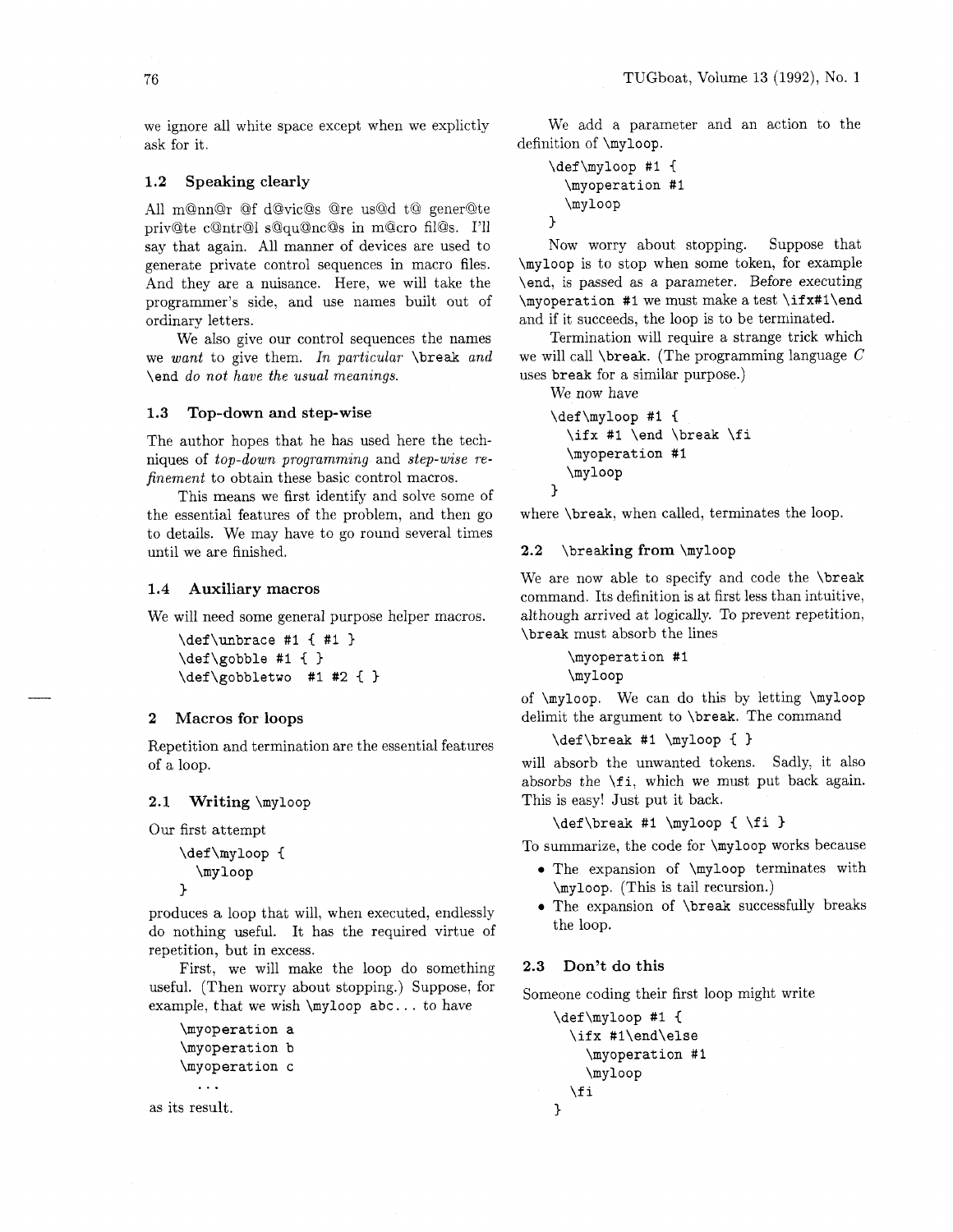which looks correct but isn't. The reason is subtle. We will expand **\myloop** AB, assuming that **\myoperation** is **\gobble.** Here it is, step-by-step.

```
1. \myloop AB 
2. \ifx A\end \else 
       \myoperation A\myloop \fi B
```
**3. \myoperation A\myloop \fi** B

```
4. \myloop \fi B
```
and now we are in trouble. **\myloop** is about to eat the \f **i.** It should be getting the B. In fact **\myloop**  will continue to generate and consume **\f i** tokens, and will never get to B.

```
5. \ifx \fi \end \else 
      \myoperation \fi \myloop \fi B
```

```
6. \myoperation \f i \myloop \fi B
```

```
7. \myloop \fi B
```
*For* **\myloop** *to be successful, calling itself must, literally, be the last thing it does. Only then can it read the next token,* **which** *is* B *in our example.*  Computer scientists call this 'tail-recursion'. This trick avoids another hazard, the filling up of memory during a long loop. 5.1 gives an example of how this can arise (see also The  $T_F X book$ , p. 219).

## **2.4 Coding Tail Recursion**

It is traditional to use an assignment to a scratch control sequence

```
\def\myloop #I C 
  \ifx #l\end 
    \let\next \relax 
  \else 
    \myoperat ion #I 
    \let \next \mymacro 
  \f i 
  \next 
3
```
to achieve tail recursion.

Assignments (and other unexpandable primitives) are not performed within **\edef, \xdef, \message, \errmessage, \write, \mark, \special**  and also the **\csname** - **\endcsname** pair. This limits the usefulness of the traditional design.

However, the macros of **control. sty** can safely be used in these situations, and also when TFX is looking for a number, dimension, glue or filename.

## **2.5 Writing \yourloop**

Now suppose you wish to use the above to code another loop, **\yourloop.** A problem appears. The definition

```
\def\break #1 \myloop{ \fi }
```
has **\myloop** coded into it, and so is not suitable for coding **\yourloop.** We do not wish each loop to need a different **\break** command. This would be wasteful. We notice that the key to **\break** is that it gobbles to a certain point, and then puts down a balancing **\f i.** Here is a first guess to a universal **\break.** 

**\def\break #I** : { **\fi** 3

 $(C$  uses the colon  $\lq\lq$  as a label to allow use of the much-abused **goto** command.)

Given this **\break,** the definition

```
\def\yourloop #1 {
  \ifx #I \end \break \fi 
  \youroperation #I 
  :\yourloop % notice the colon! 
3
```
is natural. However, as we have introduced a  $\cdot$ : ' into each iteration of the loop, we should ensure that its expansion is empty. **(plain** has **\def \emptyC3.)** 

| \catcode'\: \active |  |
|---------------------|--|
| $\let : \emptyset$  |  |
|                     |  |

The rules around the code indicate that it is to be part of the macro file **control. sty** and not an example.

There is another **failing-\break** will gobble

```
\youroperation #I
```
and leave

**\yourloop** % **notice the colon!**  which is the **continue** command in **C!** To be successful, **\break** must consume also the token that follows the ':' delimiter.

(The author expects **\continue** will be used less often than **\break.** It causes the next iteration of the loop to begin. For example, to process only some of the input tokens, code similar to

```
\def \ignoresome #I I 
  \ifignore #I \continue \fi 
  % now process those tokens that 
  % have not been ignored 
  :\ignoresome 
1
```
should be used, where **\ifignore** determines the fate of the token.)

The definitions

| $\def\break \#1 : #2 { \f_i }$  |  |  |
|---------------------------------|--|--|
| $\def\$ {unitine #1 : {\n1 : i} |  |  |

will be refined no more in this article.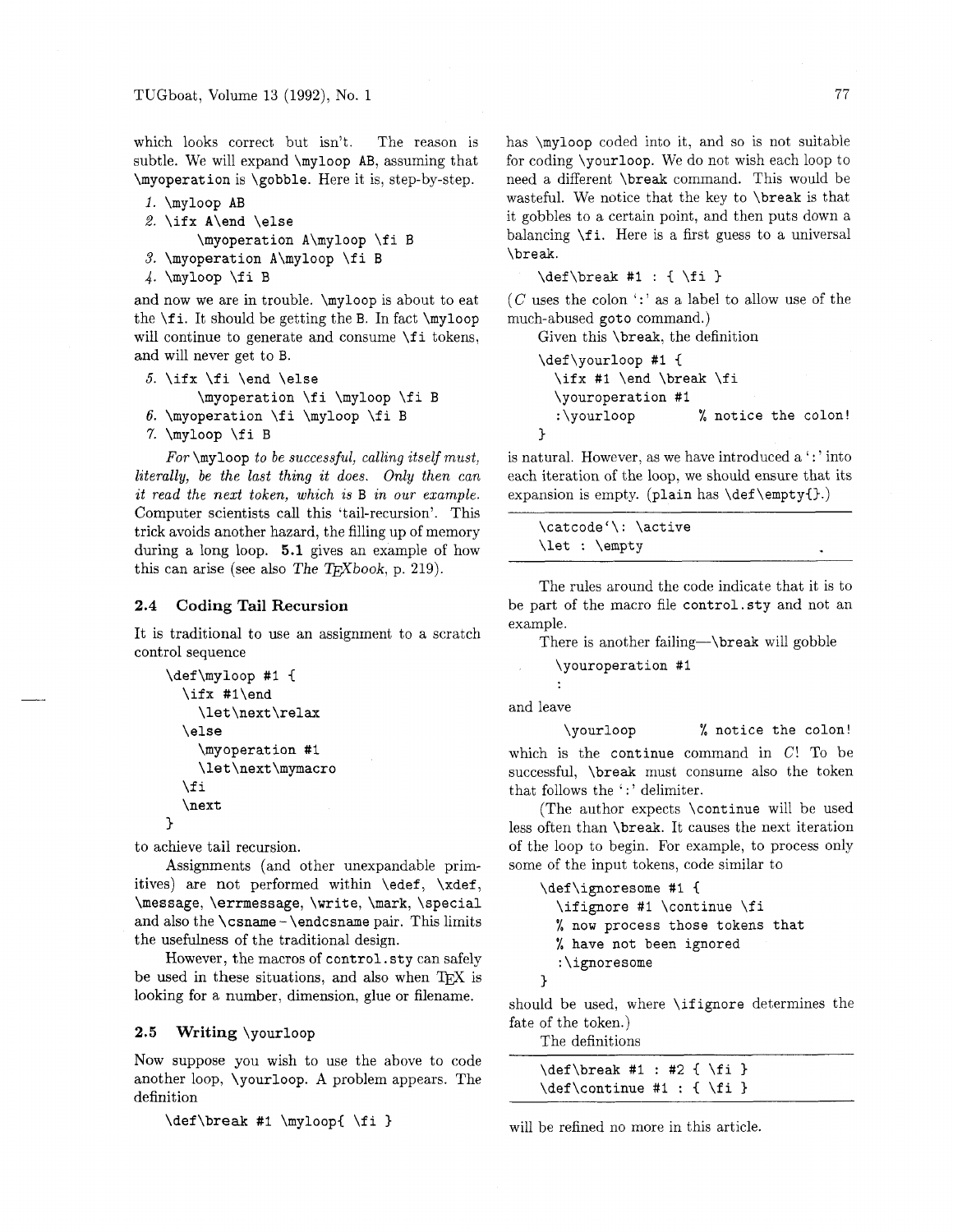## **3** Use \switch **or** \else!

Here we construct in  $T_{FX}$  an analogue to the switch construction provided by C. It is useful when one of a list of cases is selected, depending on the value of some quantity. (Note that \switch does not share with C the *fall through* property. It is more like the CASE construction in Pascal.)

## **3.1 The alphabetic** \fruit **macro**

Suppose we wish to write a macro \fruit such that \fruit a will result in \apple, \fruit b in \banana etc. One method is to produce a cascade of  $\if{..}$ else.. $\if{.}$  statements. However, we could write

```
\def\fruit #I { 
  \switch \if $1 \is 
      a \apple 
      b \banana 
      c \cherry 
      d \date 
  \end
```

```
>
```
if only we had a suitable \switch command. We will produce such a command. (The reader may benefit from trying to write such a command before reading on.)

 $\int \iint$  #1' is the *test* 

It is clear that \switch must go through the alternatives one after another, reproducing the *test* 

```
\def\switch #I \is % the test 
       #2 #3 % key & option 
\overline{f}... 
  \switch #I \is % reproduce 
1
```
and doing nothing unless the key fits the test

```
\def\switch #I \is % the test 
       #2 #3 % key & option 
C 
  #I #2 ... \fi % test key 
  \switch #1 \is 
\mathcal{E}
```
in which case we should

- $\bullet$  gobble to the end (marked by \end) of the expansion of \fruit
- insert the current *option* #3

```
and so we have
```

```
\def\switch #I \is 
        #2 #3 
\overline{f}% if ( test key ) succeeds
  #1 #2 \exit #3 \fi % do option 
  \switch #1 \is 
3
```
where \exit is a helper macro for \switch.

#### **3.2 An** \exit **for** \switch

As with \continue, \exit must gobble to some point and restore the \f i balance

\def\exit #1 \end { \fi }

but it should also pick up and reinsert the current option

 $\def\xi$  +1 #2 \end { \fi #1 }

which will work in the context of \fruit. It will fail if the option has several tokens.

For example, the definitions above expand

\switch \if a \is a {Jonathan) \end to 'J'.

There are several solutions to this problem. Here is the one that executes the most rapidly.

| 1g on.)<br>rirst, some terms.                                                                                                                                                       | \catcode'\@ 11^ % make @ a letter                                                                             |
|-------------------------------------------------------------------------------------------------------------------------------------------------------------------------------------|---------------------------------------------------------------------------------------------------------------|
| \if #1' is the <i>test</i><br>a $\alpha$ apple' is the first <i>alternative</i><br>a' is the key to the first alternative<br>\apple' is the <i>option</i> for the first alternative | % Section 1.2 lies<br>\let \@fi \fi<br>$\def\switeh #1 \is #2 #3 {$<br>#1 #2 \@exit #3 \@fi<br>\switch #1 \is |
| t is clear that \switch must go through the<br>natives one after another, reproducing the test<br>def\switch #1 \is % the test                                                      | \def\@exit #1 \@fi #2 \end { \fi #1 }<br>\catcode'\@ 12^ % put @ back again                                   |

where \@exit and \@fi are helper macros, private to \switch.

### **3.3 Default actions for** \switch

The expansion of '\fruit z' will fail horribly. As 'z' is not a key, \switch will read and discard up to the 'd \date' alternative, and then read \end and another parameter from the input stream. Now we are in trouble. \switch is still expanding, and there is no \end in sight.

Unless a matching key is sure to be found, a \switch should have a line handling the default. If \nofruit is to handle the default for \fruit, the line

#### #1 \nofruit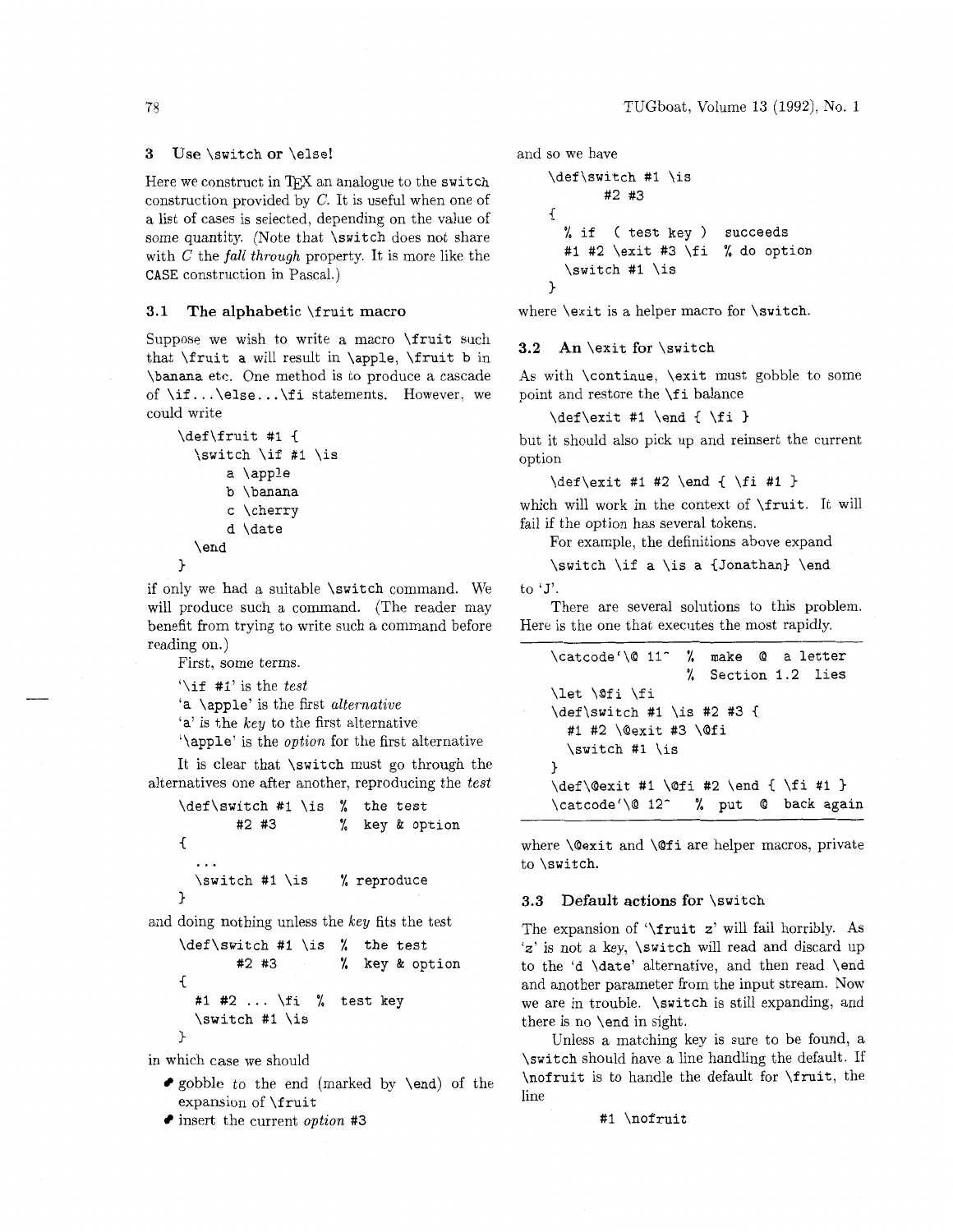should be inserted as the last alternative.

(Another method would be to have \switch test for the \end token before reading '#I' and **'#2'.**  Using macros to do this would result in a much slower \switch. But see section **11.)** 

## 4 Applying \switch to \markvowels

By way of an example, we apply \switch to a problem posed and solved in Norbert Schwarz's *Introduction to T<sub>F</sub>X*, Ch7 §7.

## 4.1 The problem

We wish to write a macro **\markvowels** that prints the vowels of a given word in a different typeface. For example

\markvowels audacious.\endlist

is to give

audacious.

(There is a subtle reason why we use \endlist rather than \end. There is a surprise in the expansion of a \switch that has \end as a key.)

## 4.2 The solution

Here are some pointers for the solution.

- $\bullet$  We need a \switch whose keys are a, e, i, o, u, \endlist and the default handler #I.
- Every letter, vowel or not, is to be printed.
- If a letter is a vowel, we apply \enbold to it.
- The expansion of \markvowels is to finish with \markvowels.
- When an option is selected, all up to the \end of the \switch is gobbled. For the key \endlist the two tokens #1 \markvowels must be absorbed.
- $\bullet$  We are not obliged to use  $\cdot$ : ' when constructing a loop.

And here it is

```
\def\markvowels #1 {
  \switch \ifx #1 \is
      a \enbold
      e \enbold
      i \enbold
      o \enbold
      u \enbold
      \endlist \gobbletwo
     #1 \empty
  \end
  #1 \markvowels
\mathcal{L}
```

```
with helpers
```
\def\enbold #1 {{ \bf #1 }} \def\endlist { \gobble \endlist }

#### 5 Finite State Automata (FSA)

The stomach of TpX, as the reader must well be aware, can be in one of number of stateshorizontal mode, vertical mode, etc. The result of a command, such as \hbox(A), will often depend on the current state. There are also rules that govern the transition from one state to another. Similarly, the text of a document passes from state to state  $-$  ordinary text, quotation, theorem, list item, and so forth. **IATFX** does this by changing the environment.

One way of coding such a device is to let the state be represented by a macro or parameter, whose value is then tested or altered by a single macro that contains code for *all* of the automaton's states. Although such a design is not without merit, here we will code Finite State Automata by using one macro for each state.

### 5.1 Skipping multiple blank lines

We proceed by means of an example. Suppose that we are \reading a file, and that we wish to ignore all but the first of adjacent blank lines. We have two states.

- \lastlineblank
- \lastlinenotblank

Here is a first attempt to code the states.

```
\def\lastlineblank ( 
  \read\thefile to \currentline 
  \ifx\currentline\blankline 
    % do nothing, call same state 
    \lastlineblank 
  \else 
    \process\currentline 
    \lastlinenotblank
  \sqrt{fi}} 
\def\lastlinenotblank C 
  \read\thef ile to \currentline 
  \ifx\currentline\blankline 
    \processblankline 
    \lastlineblank 
  \else 
    \process\currentline 
    \lastlinenotblank 
  \chifi
1
```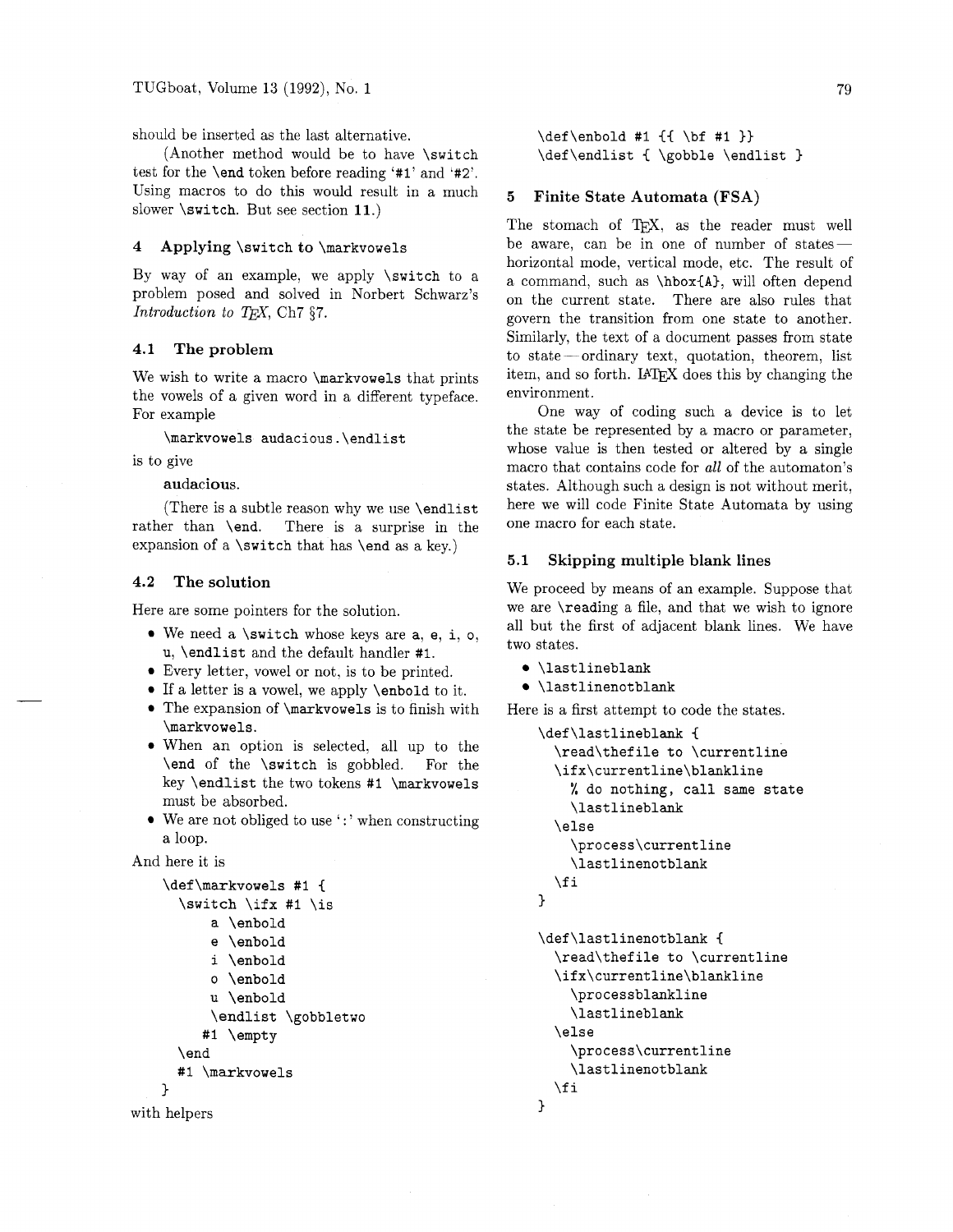Although the above works for small files, it has a fault. Each time a line is read, the number of unbalanced **\f** is increases by one. The missing **\f** is (and other code) are pushed into the input stream, and will produce

```
! TeX capacity exceeded,
```
**sorry [input stack size=2001** .

before too long.

#### **5.2 Using \end to \return a state**

This problem arises because the next state is called before the current state is finished. As in **\switch,**  at the end of each state macro we will place an **\end**  marker, and use **\return** to move the next state to the head of the input stream. (C uses **return** to terminate a function with a specified value.)

```
Here we go. \lastlineblank should be 
    \def\lastlineblank { 
      \read\thefile to \currentline 
      \ifx\currentline\blankline 
        \return\lastlineblank 
      \else 
         \process\currentline 
         \return\lastlinenotblank 
      \f i 
      \end 
    \mathbf{a}where \return
```
 $\def\$ { #2 \end { } +1  $*2 \end { }$ 

will gobble to the **\end** of the current state, balance the **\f i,** and place the next state at the front of the input stream.

To end the current state and do nothing more, the command **\exit** 

```
\def\exit #1 \end { \fi }
```
should be called.

The command **\end** is merely a delimiter. We define

\let \end \empty

so that no harm occurs should it be executed.

#### 5.3 **Dealing with end-of-file**

The code above continues to **\read,** even when the file has come to an end. An elegant solution is to write

```
\def\lastlineblank ( 
  \readfile\thefile\currentline\exit 
  \ifx\currentline\blankline 
    \return\lastlineblank 
  \else 
    \process\currentline 
    \return\lastlinenotblank 
  \chi i \chi\end 
\mathcal{L}
```
where **\readf ile** takes three parameters.

#I an input stream number.

- #2 the macro the stream is to be read to.
- #3 the action to be taken on end of file.

Here is **\readf ile** (see also **7** and 9.5).

```
\def\readfile #I #2 #3 
  \ifeof #I 
    % #3 may be several tokens 
    % to be safe, we brace it 
    \return { #3 }
  \else 
    \read #I to #2 
  \f i 
  \end 
3
```
## **6** Choosing between ':' and \end

The delimiters ':' and **\end** perform similar but different functions. The programmer is advised on their use, and introduced to the last control macro, **\chain.** 

#### **6.1 The differences**

':' and **\end** have the same **\empty** meaning. The difference is that ':' delimits **\break** and **\continue**, while **\end** delimits **\return** and **\exit.** Each of these macros will jump to ':' or **\end**, and put down a balancing **\f i.** 

Although **\break** and **\exit** are analogues, **\return** has a flexibility that **\continue** lacks. We can (and must) decide what to **\return** but **\continue** provides no such choice.

To complete the use of ':' we introduce **\chain.** (See 9.5 for an example of its use.)

| $\def\chain #1 #2 : #3 { \f_i #1 }$ |
|-------------------------------------|
| % Here ends control.sty.            |
| % If you wish, restore white space. |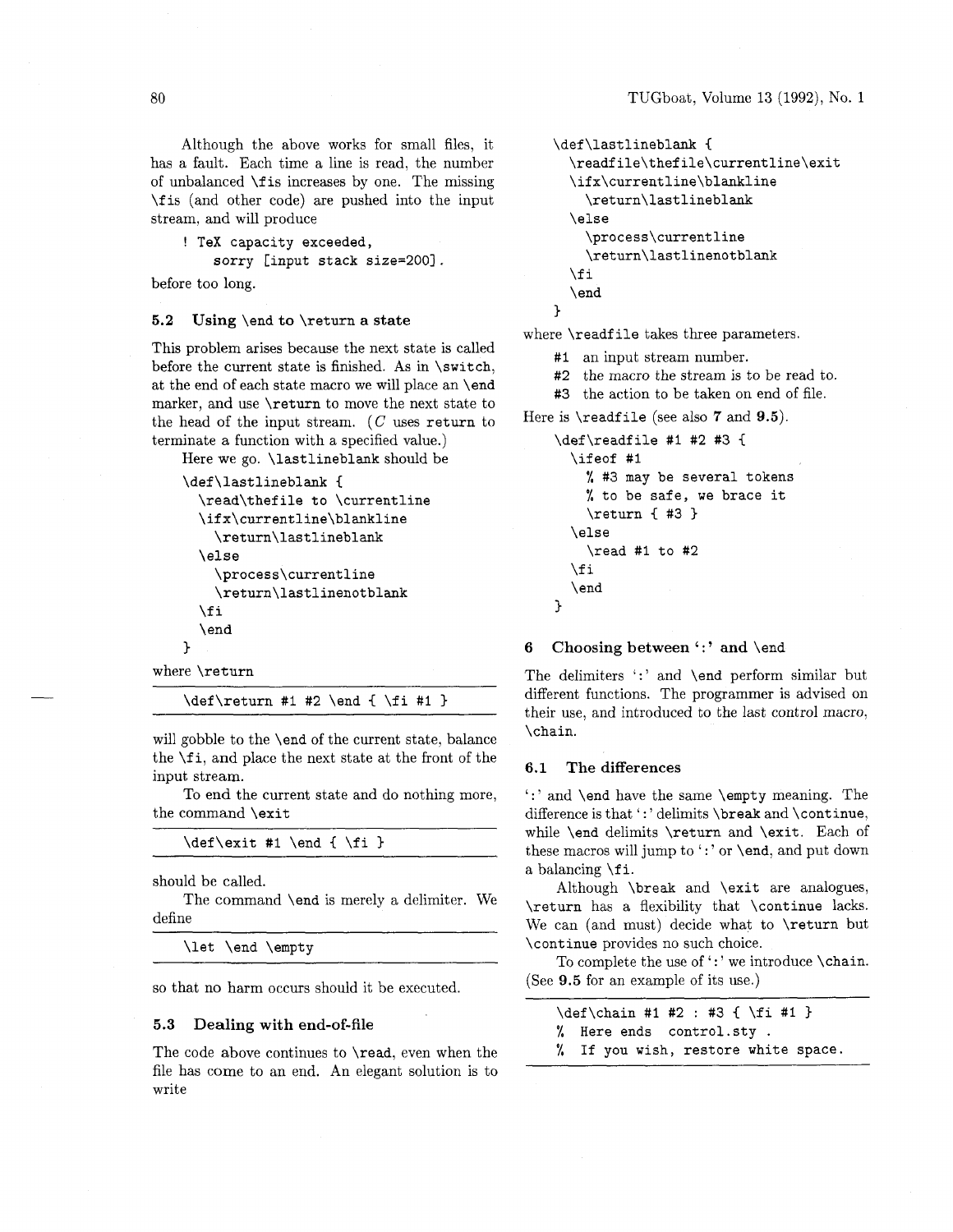## **6.2 Making the choice**

Suppose that in the normal course of events,  $\my$ macro will be followed by \usualmacro, where \usualmacro may or may not be \mymacro. Then the form

```
\def\mymacro ... {
    % code goes here 
    % use \break, \continue 
    % and \chain
  : \usualmacro 
1
```
is preferred.

If there is no single most likely outcome, then

```
\def\mymacro ... C
```

```
% code goes here
```

```
% use \exit and \return
```

```
\end
```
is probably best.

 $\mathbf{r}$ 

## **<sup>7</sup>The** \f **i count problem**

There is an error in \readfile that the author and the referees did not notice. However, when this macro was used, TEX found it.

We get the '! Extra \fi.' error. To understand why, suppose \thefile is at an end. \lastlineblank calls \readfile which \returns \exit. At this point the \ifeof in \readfile has been exactly matched by the \fi put down by \return. Now \exit gobbles to the \end and puts down *another* \f i. This is the error.

The problem is with the \fi count. \exit and the like put down \f is to balance the ones they gobble. They have to do this, because  $T_{\text{F}}X$  keeps in its main memory a record of each unbalanced \if. When the job is finished, they are reported. If TFX could be told not to do this, the balancing  $\frac{1}{s}$ could be omitted and the problem would go away.

(The apology

```
! TeX capacity exceeded, 
    sorry [main memory size=65533].
```
is produced when the macro

\def\doit { \iftrue \doit }

is executed.)

Given  $TrX$  as it is, it seems best to produce  $\iota$ less verions of \exit and the like for precisely this situation. Replacing the \exit in \lastlineblank by

\def\gotoend #I \end { }

will make the problem go away.

Or rather, this will move the problem. The macro writer now has to determine whether a balancing \f i is needed.

## 8 **The Official version of** control. sty

Here we list the version of control. sty that is to be used by macro writers. Compatibility with other macros demands that some changes be made.

- <sup>0</sup>To allow active ':' to be used by other macro packages, ": " is made a letter, and throughout  $'$ : is replaced by  $'\$ : : '.
- Because the names \break and \end are already taken, uppercase names are used throughout.
- The \fi-less version of \break is to be \BREAK, while  $\iota$ :BREAK puts down a balancing  $\iota$ .

There is another problem  $-\$  \exit and \return clash with \switch. All three macros use \end as a delimiter. This is not a desirable feature, and so \SEND (Switch-END) will be used to delimit \SWITCH.

Finally, by letting  $\IS$  equal  $\If$  allows lines such as

#### \SWITCH \ifx #I \IS

to be correctly skipped in conditional text (see The *Wbook,* p. 211).

#### **This article will now use these definitions.**

```
1,\immediate\writel6( control.sty v1.O 
2. --- Jonathan Fine, 24 March 1991. ) 
3. \immediate\writel6{ Public Domain, see 
4. TUGboat (to appear) for documentation) 
5. 
6. \catcode'\: 11 \catcode'\@ 11
7. \let\::\emptyset \let\END\::
8. 
9. \def \BREAK#l\ : : #2C) 
lo. \def \CONTINUE#l\ : : C) 
11. \def \CHAIN#1#2': #3{#1}12. \def\RETURN#1#2\END{#1}
13. \def \EXIT#1\END{}14. 
15. \def\:BREAK#1\::#2{\fi}
16.\def\:CONTINUE#I\::C\fi) 
17.\def\:CHAIN#1#2\::#3{\fi#l~ 
18.\def\:RETURN#1#2\END{\fi#l) 
19. \def \ : EXIT#l\END{\f i} 
20. 
21. \let\@fi\fi \let\IS\fi
22. \def \SWITCH#l\IS#2#3% 
23. {#1#2\@EXIT#3\@fi\SWITCH#1\IS}
24. \def\@EXIT#1\@fi#2\SEND{\fi#1}
25.
```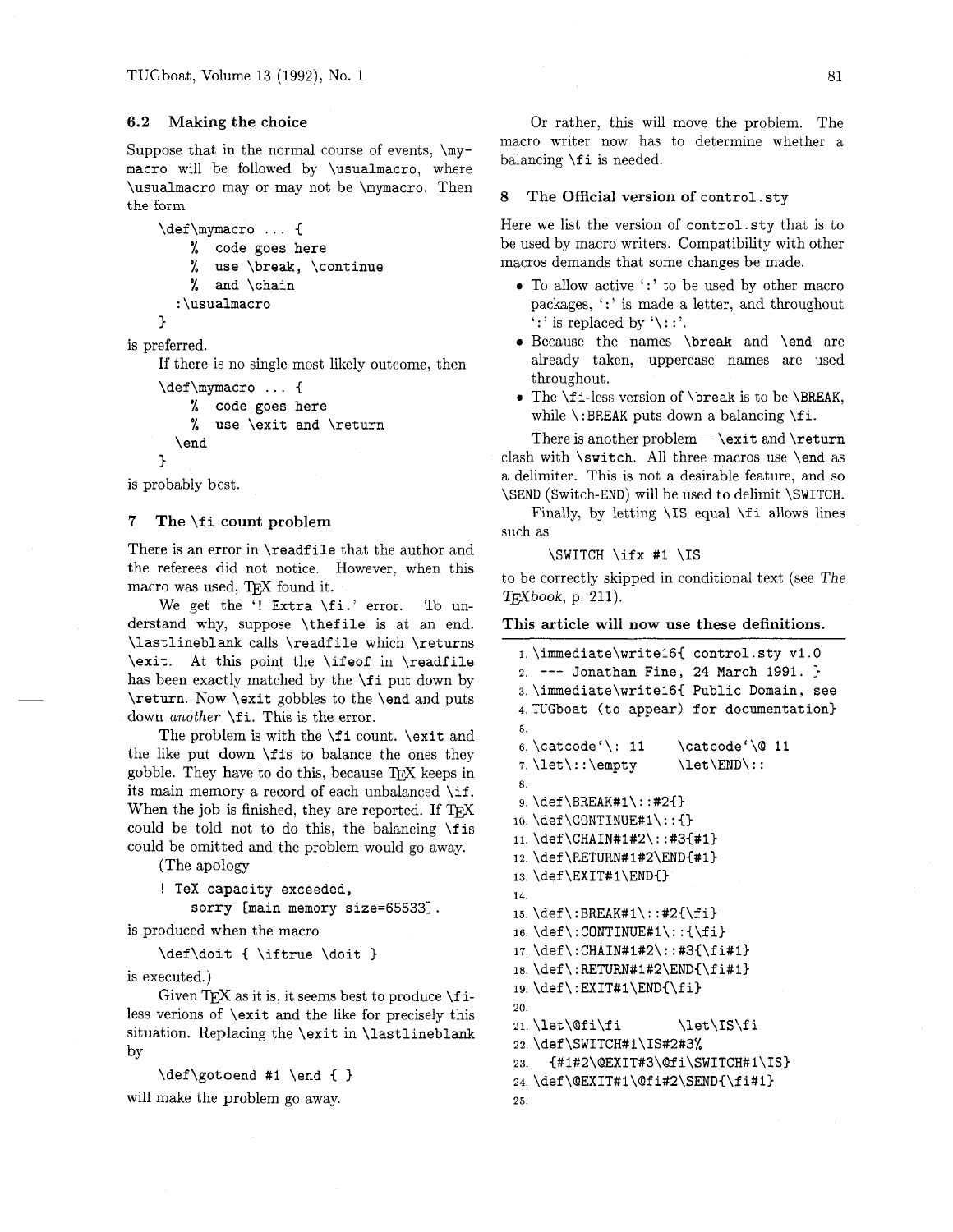\catcode'\@ 12 26. \catcode'\: 12

*The author would like to receive examples of the use of these macros, and reports of problems and bugs.* 

As a general rule, before using a control macro that gobbles from *a control macro* A, to *a label,*  \END *or* \: : *as appropriate, B* start at **A** and read on until one reaches one of

 $\bullet$ a \fi **a** \ii<br>• an \if...<br>**B** 

(but skip code enclosed by braces). In the first case use the  $\mathcal{I}$  i-ed version, otherwise the  $\mathcal{I}$  i-less.

## 9 Odds and Ends

Here are various bits and pieces that don't belong anywhere else. Some are quite important.

#### 9.1 Name and Context

Other programming languages avoid conflict of names by giving each identifier a scope which is usually less than global. This is done by mapping each scoped identifier to a unique symbol, such as a number. I have work in progress that will add this capability to TFX. It will be a TEX macro package.

#### 9.2 Nested conditionals

Because \:BREAK et al. replace only one gobbled \f i,

\if.. . \if ... \ : BREAK -\_ \f i \f i \ : : \nextmacro

will unbalance the **\fi-count**.

Rather than introduce \: :BREAK it is better for the moment to say that such code is bad style, and discourage it. (The author would like to see any problem whose best solution requires breaking from a nested  $\forall$ fi.)

#### 9.3 \RETURN or \EXIT

If the completed execution of \mymacro requires no parameters, *and* buildup of the input stack is not a problem, then instead of

\RETURN \mymacro

one can use

\mymacro \EXIT

which is slightly quicker. (\EXIT and any tokens between it and the matching \END will be sitting in the input stack waiting to be skipped until \mymacro has done its work.)

#### 9.4 Dedicated \SWITCH

If large use is made of, for example,

\SWITCH \ifx #I \IS

then it is better to use a specially adapted switch.

\def\SWITCHx #I #2 #3 **<sup>C</sup>** \ifx #I #2 \@EXIT **#3** \@fi \SWITCHx #I 3

#### 9.5 A better \readfile

In the expansion of \readfile, #3 is read, copied into place, and then either thrown away or read and copied again.

In the normal course of events, \readfile needs only #I and #2. The end of file action #3 will be discarded. Thus,

\def\readf ile #I #2 **1** 

```
\read #I to #2 
\::\gobble % gobble '#3' 
\mathcal{L}
```
is a step towards the more efficient (and smaller)

```
\def\readfile #I #2 1 
  \ifeof #I 
    \:CHAIN \unbrace 
  \chifi
  \read #I to #2 
\::\gobble % gobble '#3' 
1
```
Note that  $\setminus$ : is very helpful, even though \readf ile is not a loop.

#### 10 Performance

It seems that once the idiom is mastered, these basic control macros will make it easier to write TpX macros.

The result will be code that is concise and relatively easy to understand. Code that is compact will load more rapidly from mass storage and use fewer words of memory.

It also seems likely that the idiom here will encourage utility commands, such as **\readfile**. This will reduce the size of both the code and the hash table.